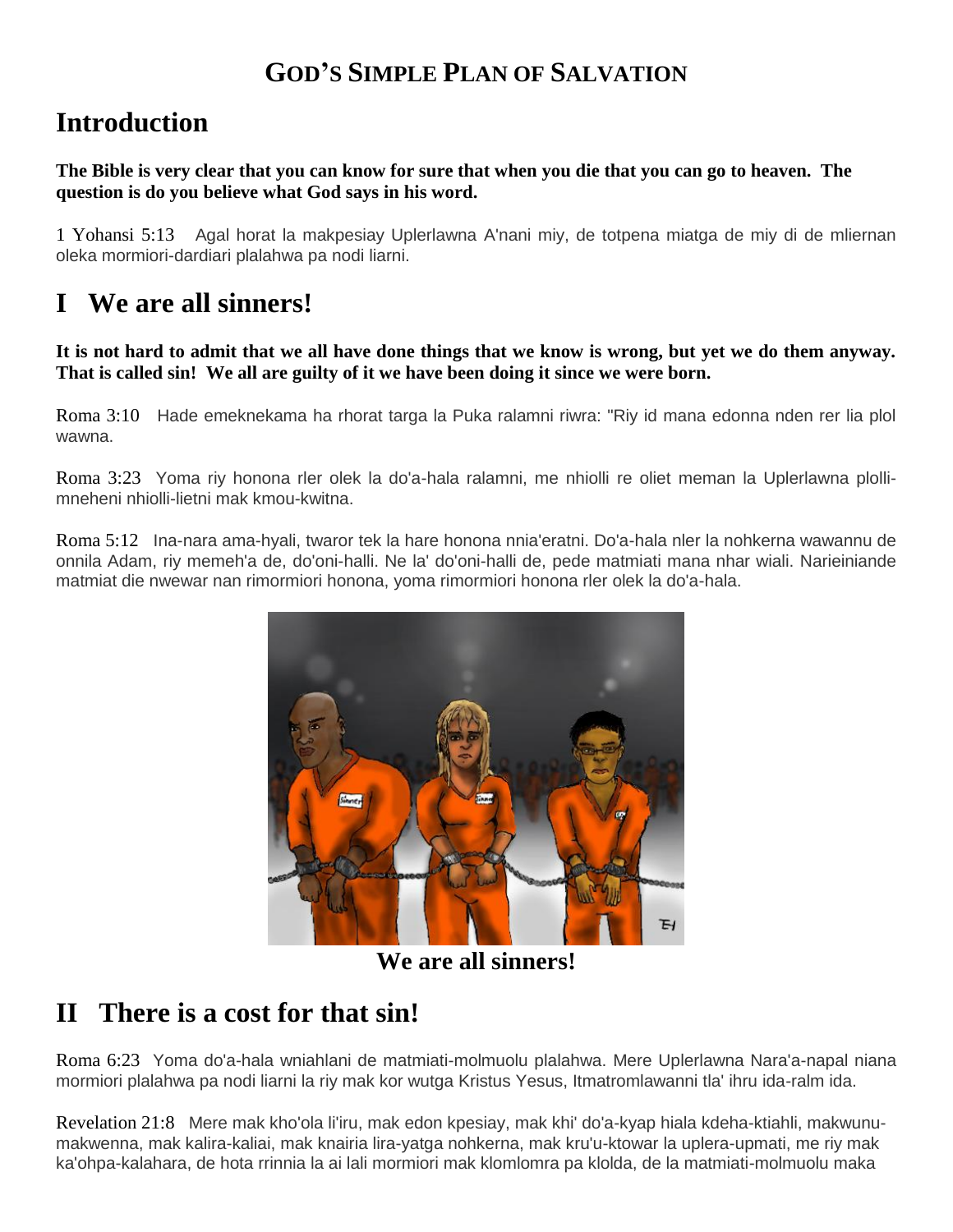rweta la matmiati-molmuolu re'eni wornu."

Revelation 20:11-15 Nhor nioma a'umkek nana liwangen tiutulu wo'a wahra ida, de E' ed maka kaliwna la liwangen tutul die. Lyanti me nohkerna mana ta'en niana ndella E matni nayanni pede nmol tietema. **12** Ne a'umkek de mati-molu kuku'uni-lalawanni raprir pia rpepan reria liwangen tutul die gaini ralamni. Noma puk ke'a-puk lawna re honona de rawnial momuou. Noma puka id to'a de puka riy mak kmormiori pa nodi liarni. Dewade retlia mak kmati re niukamnu edonna npa'eini-npahal et mieman la maka ha rhi' nana, yoma er momuou lia puka re ralamni.

**13** Noma la tah'i lawna mana nal walia riy maka e nlumu-ntelan nan oleka re. Maka'ala riy aranni (Matmiati) nora Noh mati-rai miolu mana ral walia mati-molu re. Ne mati-molu re honona mana retlia ira niukamnu de edonna npa'eini-npahal la'a hya' maka irhi'a-ryapi oleka wa.

**14** Nhorwua noma Maka'ala riy aranni nor wutga Noh mati-rai molu mana rrinnia la ai miormiori ralamni. Ai miormiori liawna di de rrekan nana la matmiati re'eni wornu.

**15** Riy maka nanni edonna rhorat targa la puka riy mak kmormiori pia nodi liarni, de hota rrinnia momuoga la ai mormiori ralamni.

# **III Christ died for our sins.**

Roma 5:6 Uplerlawna Ntutga E ralam kalwiedni mai ita yoma la' ler maka Uplerlawna Nwalir targ oleka de, de la' ler maka itakleha ruri-lai onnila do'a-hala nutni-ndahl ita, de Yesus Kristus Nmeh'a Nmati, yoma la' it mak kahmena katlina-katailla E'a de rerieini.

Roma 5:8 Mere Uplerlawna hihi'ini narehelia hade, yoma la' ler maka itden meman ma'ta la do'a-hala ralamni, de Uplerlawna Ntutga sniayanni la ita, la'a Yesus Kristus Nmat lia it rerieini.

Roma 14:9 Hade rerieini pede Yesus Kristus Nmati olekwa mere Nmori owa'ana, totpena Enla' Matromlawanni mai ita, la'pa itmormiori ma'ta onde itmati oleka wa.

Roma 6:23 Yoma do'a-hala wniahlani de matmiati-molmuolu plalahwa. Mere Uplerlawna Nara'a-napal niana mormiori plalahwa pa nodi liarni la riy mak kor wutga Kristus Yesus, Itmatromlawanni tla' ihru ida-ralm ida.



**Christ died for sinners!**

**IV Salvation is a free gift, not by good works. You must take God's word for it, and trust Jesus alone!**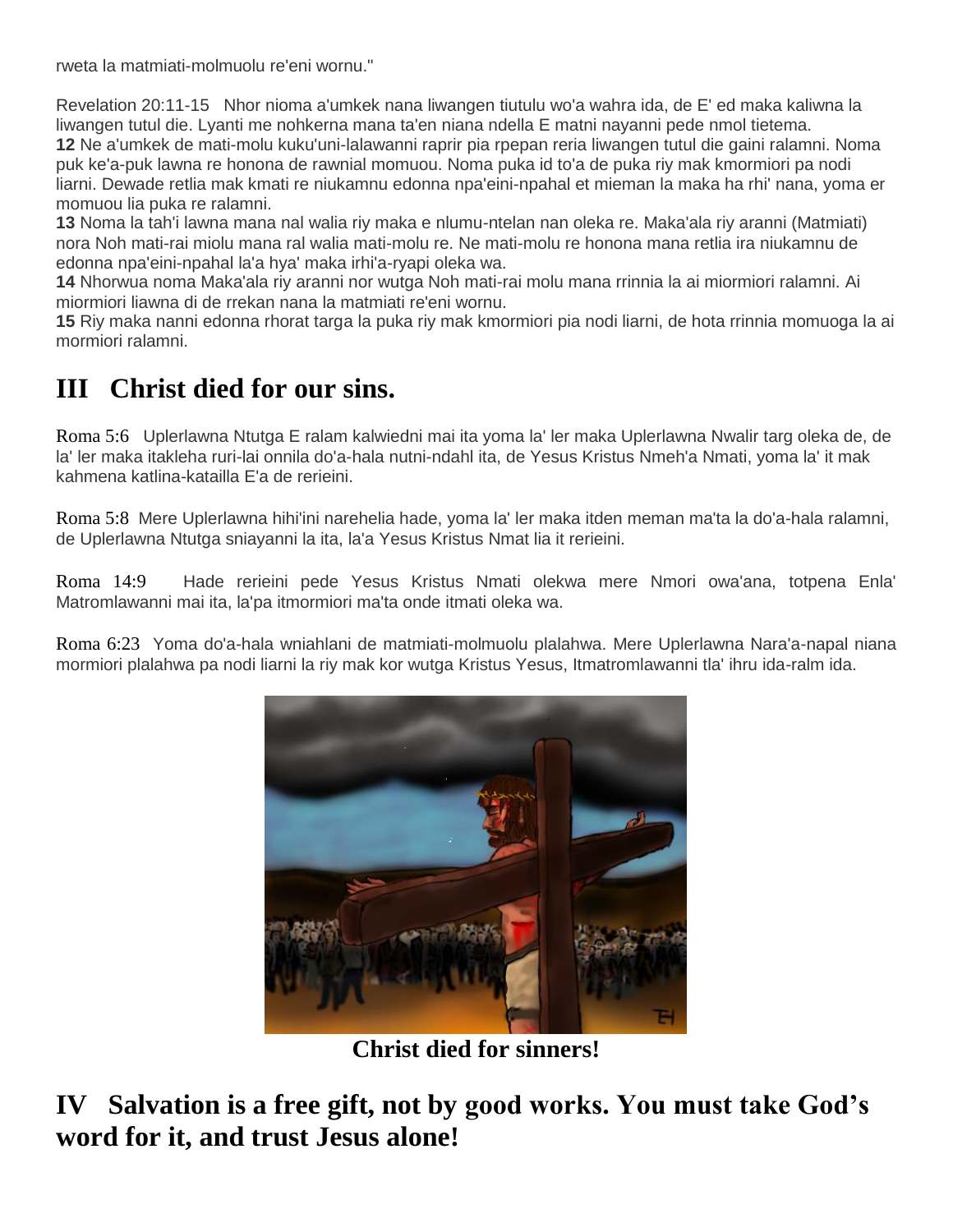Salvation is trusting and receiving Jesus Christ as your Savior. It's trusting in the fact that Jesus Christ died on the cross of Calvary to pay for your sins! It's realizing there is absolutely nothing whatsoever you can do to save yourself and *completely* trusting in Jesus Christ to save you! It's not any church that saves. It's not any baptism, not good works, not sacraments, not repenting, not praying through, not living a good life — IT'S NOT ANYTHING YOU CAN DO!

Acts 4:12 La'pa he'a maka klernohora Yesus, de talla kmeh'a inhatta pa tler la mormiori-dardiar plalahwa ralamni. Yoma la'a noheri woru-lyanti nayan di, eneknek to'a Yesus Nmeh'a maka Uplerlawna Ntutmuatankewra'a pa Namori-nalewna rimormiori ita."

Epsus 2:8-9 La'a Uplerlawna ralam kalwiedni pede E Nalewan miy onnila miy pesiaymi la Yesus. Ne miy lewlewanmi de edon riwra yoma la'a riy ruri-lai wamueheni, mere hade nwatiawua Uplerlawna sniayanni totpa hota riy id mana edonna nwaror nana tulu-petna yoma wniarorni de enmeh'a namori-nalewna e inon wamueheni onnila e hihi'ini-yapyapni wamueheni..

Titus 3:5 de Enrei it la gera tlinni-ai aratni, onnila it edonna tsi' oleka kalwieda-paitiota, mere onnila E' orgahani ed maka ralam kalwiedni Nal ita. Ne la' talan emkadi pa Uplerlawna Namori-nalewna ita, de Nwurinohm it la'a do'a-hala ralamni pa takleha do'a-hala, me E Nhiw Lululli Nodi it la yamori-yadari warwuaru.



## **V We must put our faith and trust in Christ in order to be saved.**

Roma 4:24 mere la' it wali. It mana, hota Uplerlawna Nreinian wali ita emekwalima riy maka kaplol la E yamkekni, yoma it pesiayni la Uplerlawna maka kamori-kalewan nana Yesus, Itmatromlawanni de la'a matmiatni ralamni.

Roma 10:9-10,13 La'pa miy nurmi nwayow nana Yesus la rira gaini ralamni pa miwra: "Yesus de Orgahi-Orha'a inhatta," me mpiesiaya la miy ralammi de Uplerlawna ed maka kamori-kalewna Yesus la' matmiati ralamni, de hota mimliernana mormiori plalahwa. Yoma la'a mimpiesiaya la ralammi pede Uplerlawna Nreiniana-na'nana miy pa emeknekama riy maka kora Uplerlawna rkalwieda. Ne la'a nurmi mak kwayow nohora Yesus de Orgahi-Orha'a inhatta pa hota Namori-nalewna miy. Hade emeknekama e rhorat targa la Puka ralamni de e riwra: "Hota Orgahi-Orha'a Nala yamori-yalewna plalahwa la he'-he' mak kwaka yamoriyalewan de la' E'a."